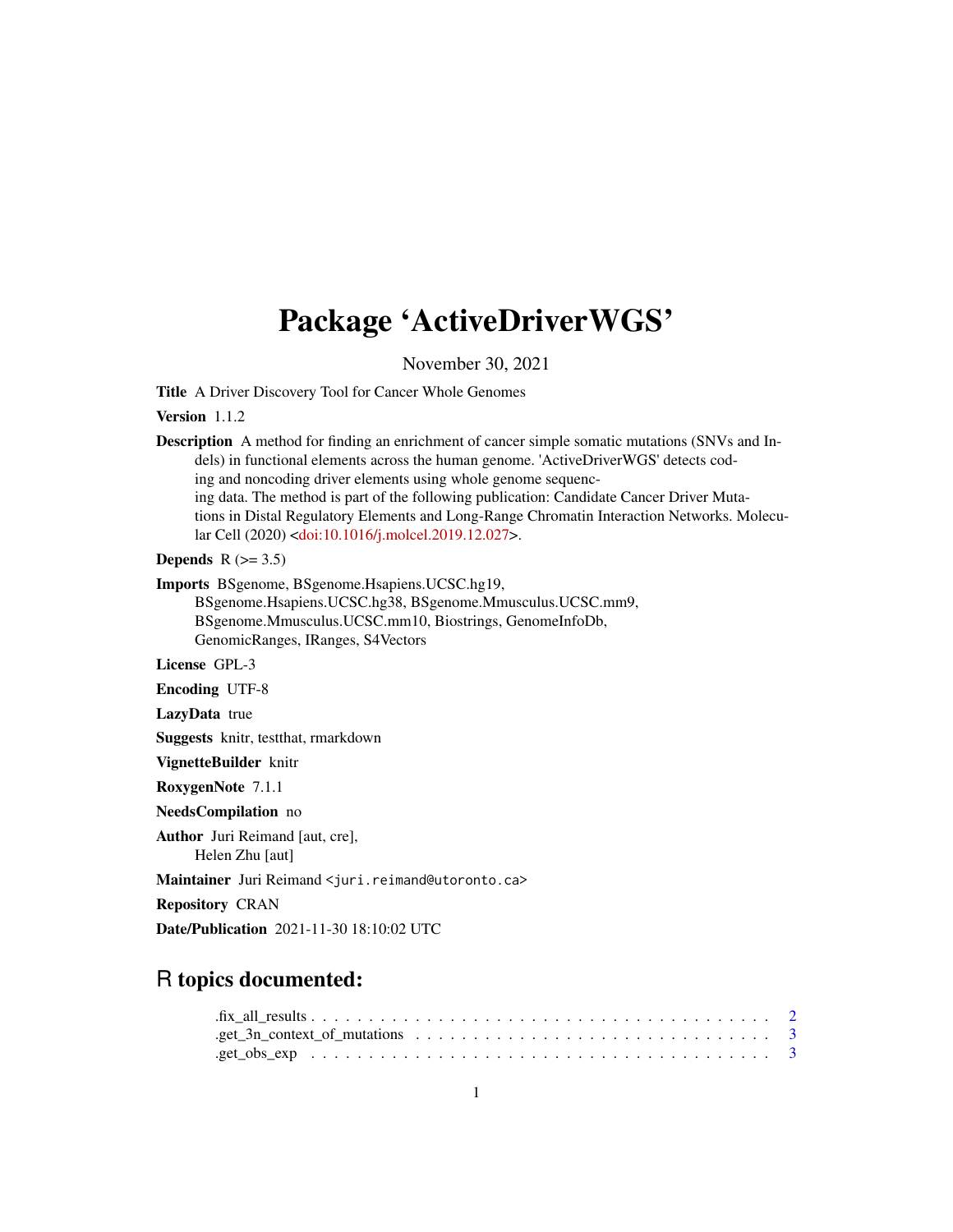## <span id="page-1-0"></span>2 . fix\_all\_results

| Index |                                                                                                                |  |
|-------|----------------------------------------------------------------------------------------------------------------|--|
|       |                                                                                                                |  |
|       |                                                                                                                |  |
|       |                                                                                                                |  |
|       |                                                                                                                |  |
|       |                                                                                                                |  |
|       |                                                                                                                |  |
|       |                                                                                                                |  |
|       |                                                                                                                |  |
|       | .split_coord_fragments_in_BED $\ldots \ldots \ldots \ldots \ldots \ldots \ldots \ldots \ldots \ldots \ldots 5$ |  |
|       |                                                                                                                |  |
|       |                                                                                                                |  |

.fix\_all\_results *fix\_all\_results verifies that the results table has the correct format and p-values*

## Description

fix\_all\_results verifies that the results table has the correct format and p-values

## Usage

.fix\_all\_results(all\_results)

## Arguments

| all_results | a data frame containing the following columns                                                                 |
|-------------|---------------------------------------------------------------------------------------------------------------|
|             | <b>id</b> A string identifying the element of interest                                                        |
|             | <b>pp</b> element The p-value of the element                                                                  |
|             | <b>element_muts_obs</b> The number of patients with a mutation in the element                                 |
|             | element_muts_exp The expected number of patients with a mutation in the<br>element with respect to background |
|             | <b>element_enriched</b> A boolean indicating whether the element is enriched in mu-<br>tations                |
|             | <b>pp_site</b> The p-value of the element                                                                     |
|             | site_muts_obs The number of patients with a mutation in the site                                              |
|             | site_muts_exp The expected number of patients with a mutation in the site with<br>respect to element          |
|             | site_enriched A boolean indicating whether the site is enriched in mutations                                  |
|             | <b>result_number</b> A numeric indicator denoting the order in which the results<br>were calculated           |

## Value

the same data frame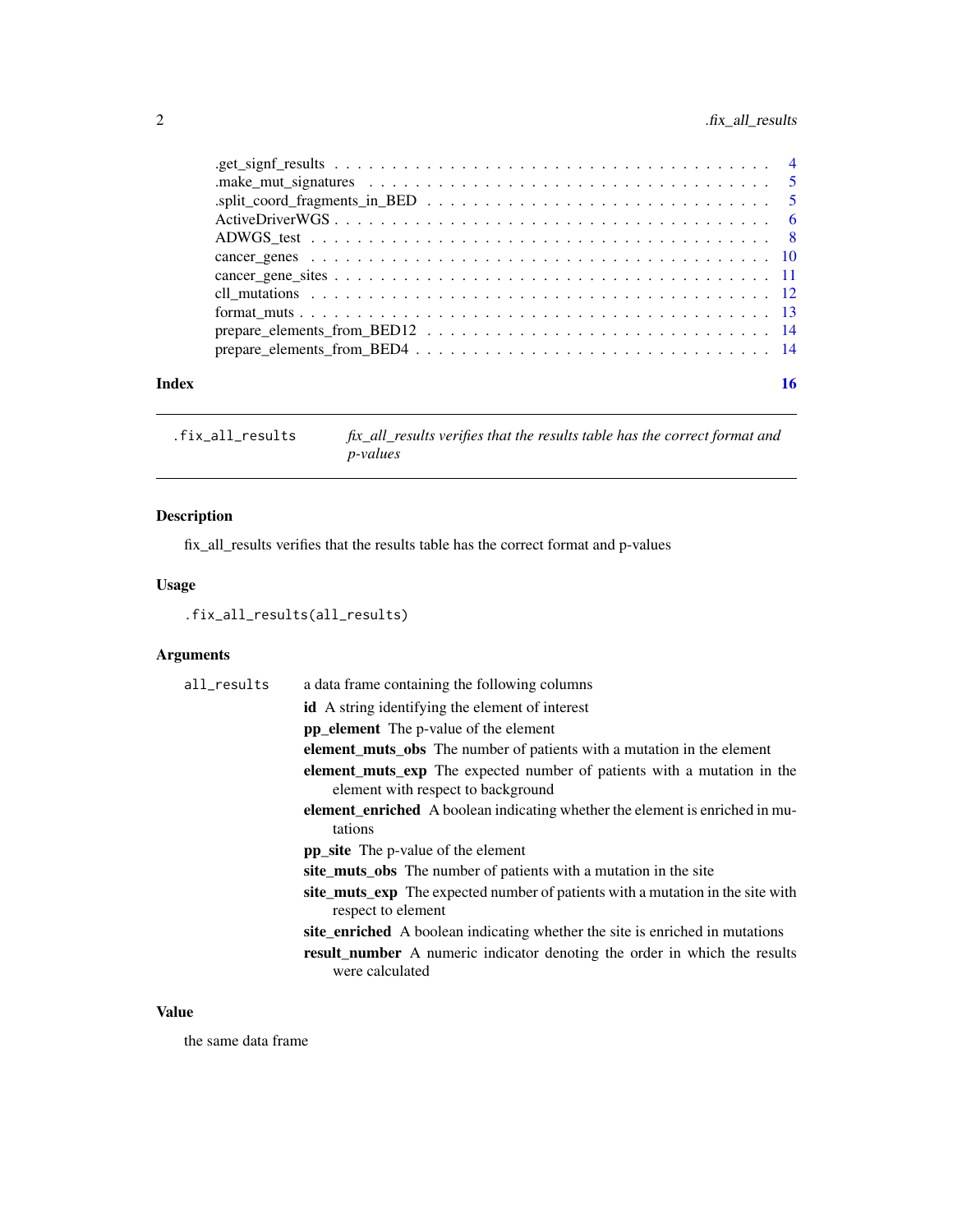<span id="page-2-0"></span>.get\_3n\_context\_of\_mutations

*This function finds the tri-nucleotide context of mutations*

## Description

This function finds the tri-nucleotide context of mutations

#### Usage

.get\_3n\_context\_of\_mutations(mutations, this\_genome)

## Arguments

| mutations   | A data frame with the following columns: chr, pos1, pos2, ref, alt, patient                   |
|-------------|-----------------------------------------------------------------------------------------------|
|             | <b>chr</b> autosomal chromosomes as chr1 to chr22 and sex chromosomes as chrX<br>and chrY     |
|             | <b>pos1</b> the start position of the mutation in base 1 coordinates                          |
|             | <b>pos2</b> the end position of the mutation in base 1 coordinates                            |
|             | <b>ref</b> the reference allele as a string containing the bases A, T, C or G                 |
|             | alt the alternate allele as a string containing the bases A, T, C or G                        |
|             | <b>patient</b> the patient identifier as a string                                             |
| this_genome | The reference genome object of BSgenome, for example BSgenome. Hsapiens. UCSC.hg19:: Hsapiens |
|             |                                                                                               |

#### Value

A data frame consisting of the same columns as the original mutations data frame and sorted by SNVs and Indels with an additional column tag which indicates the trinucleotide context of the mutation

.get\_obs\_exp *Calculates the number of expected mutations based*

## Description

Calculates the number of expected mutations based

#### Usage

.get\_obs\_exp(hyp, select\_positions, dfr, colname)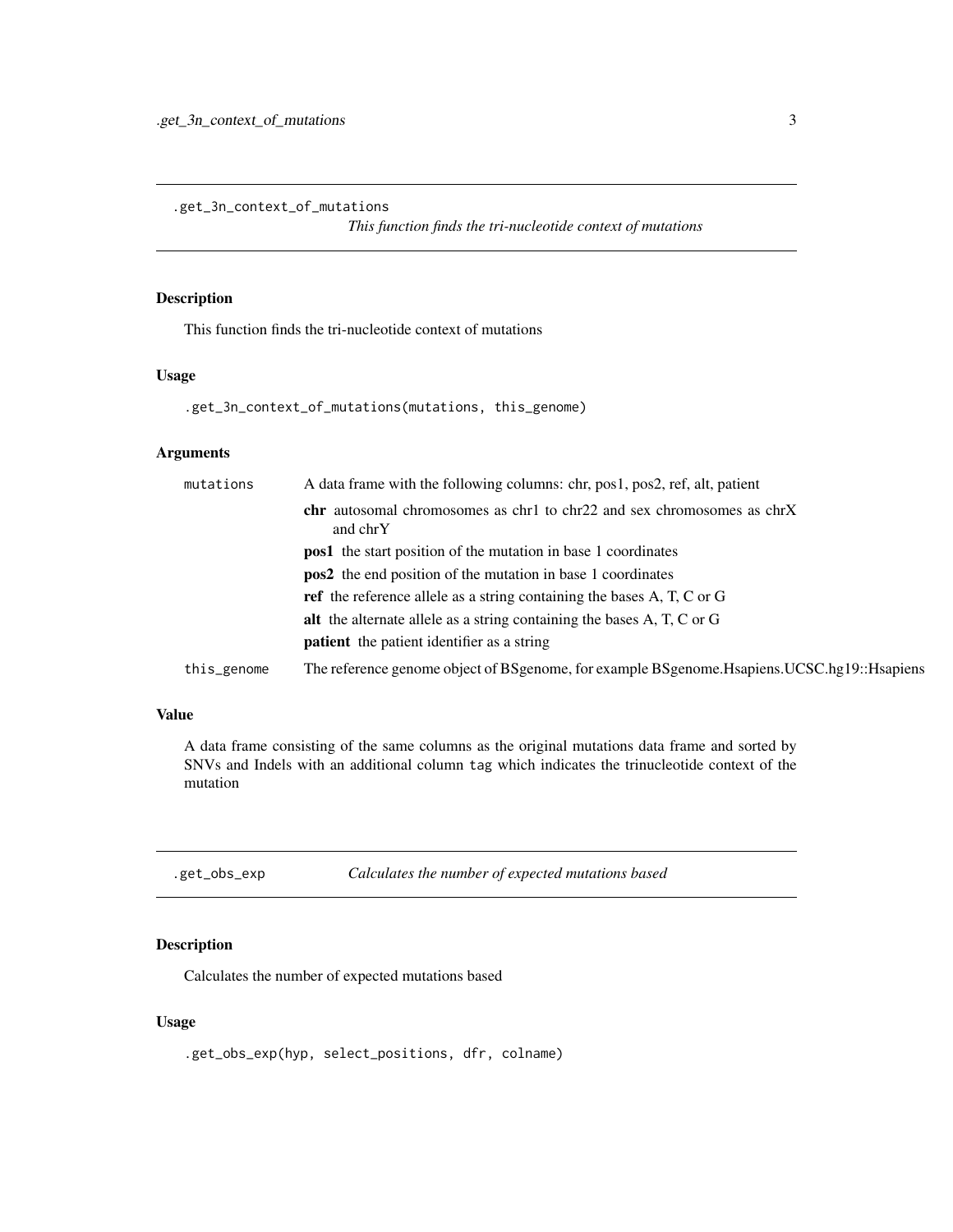## <span id="page-3-0"></span>Arguments

| hyp              | hypothesis to be tested                                                                   |
|------------------|-------------------------------------------------------------------------------------------|
| select_positions |                                                                                           |
|                  | boolean column which indicates which positions are in the element of interest             |
| dfr              | a data frame containing the data to be tested                                             |
| colname          | name of the column which indicates the count of mutations in the positions of<br>interest |

## Value

a list of observed mutations and expected mutations

.get\_signf\_results *Returns significant results*

## Description

Returns significant results

## Usage

.get\_signf\_results(all\_res)

## Arguments

| all_res | a data frame containing the following columns                                                                        |
|---------|----------------------------------------------------------------------------------------------------------------------|
|         | <b>id</b> A string identifying the element of interest                                                               |
|         | <b>pp element</b> The p-value of the element                                                                         |
|         | <b>element_muts_obs</b> The number of patients with a mutation in the element                                        |
|         | <b>element_muts_exp</b> The expected number of patients with a mutation in the<br>element with respect to background |
|         | <b>element_enriched</b> A boolean indicating whether the element is enriched in mu-<br>tations                       |
|         | <b>pp_site</b> The p-value of the element                                                                            |
|         | site_muts_obs The number of patients with a mutation in the site                                                     |
|         | site_muts_exp The expected number of patients with a mutation in the site with<br>respect to element                 |
|         | site_enriched A boolean indicating whether the site is enriched in mutations                                         |
|         | <b>result number</b> A numeric indicator denoting the order in which the results<br>were calculated                  |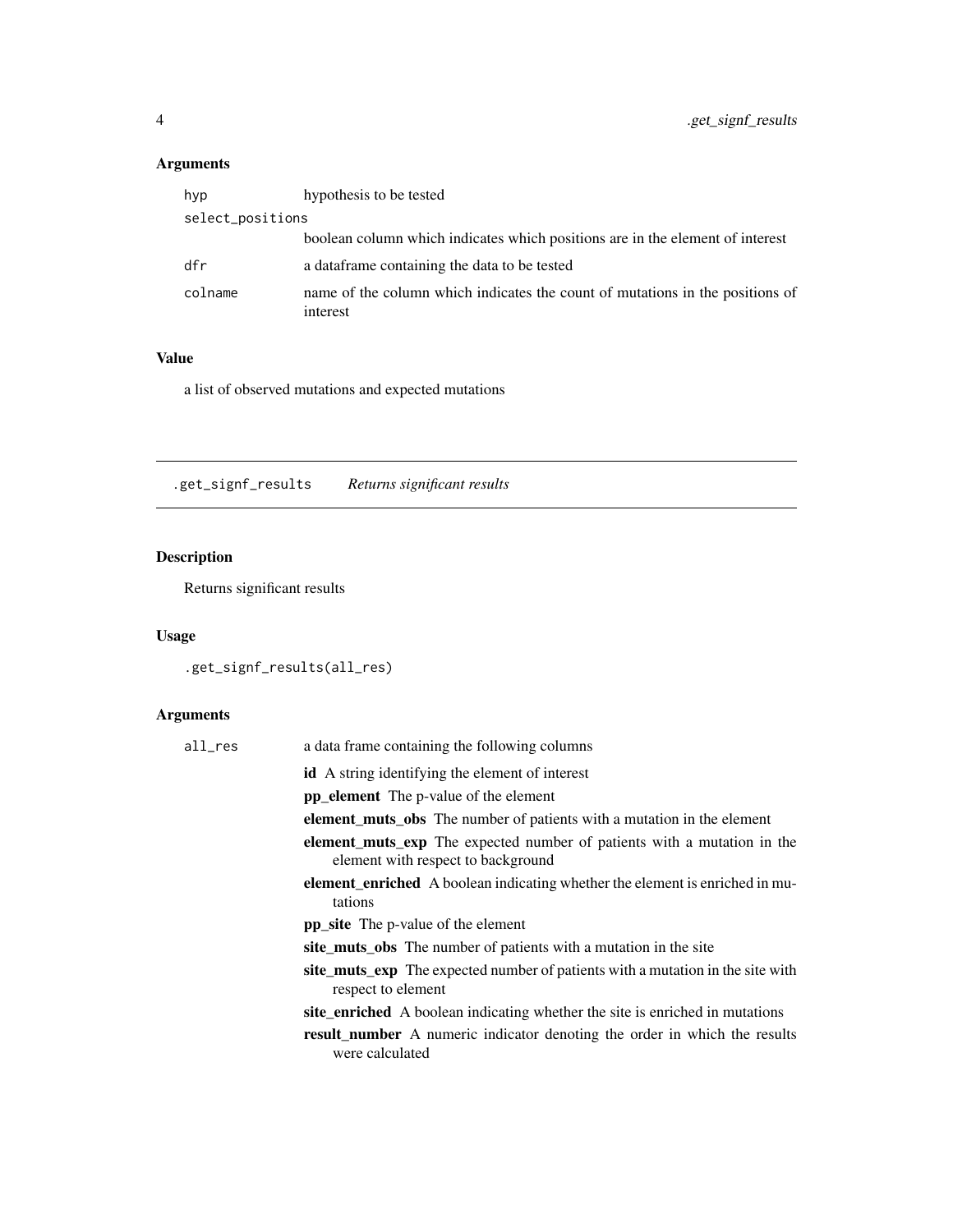<span id="page-4-0"></span>the same data frame with three addition columns

fdr\_element The FDR corrected p-value of the element

fdr\_site The FDR corrected p-value of the site

has\_site\_mutations A V indicates the presence of site mutations

.make\_mut\_signatures *Makes mutational signatures*

## Description

Makes mutational signatures

#### Usage

.make\_mut\_signatures()

## Value

a dataframe with mutational signatures

.split\_coord\_fragments\_in\_BED *Splits a BED12 file into separate regions*

## Description

Splits a BED12 file into separate regions

## Usage

```
.split_coord_fragments_in_BED(i, coords)
```
## Arguments

|        | The i-th row of the coords data frame which needs to be split into separate |
|--------|-----------------------------------------------------------------------------|
|        | elements                                                                    |
| coords | The coords data frame which is the imported BED12 file                      |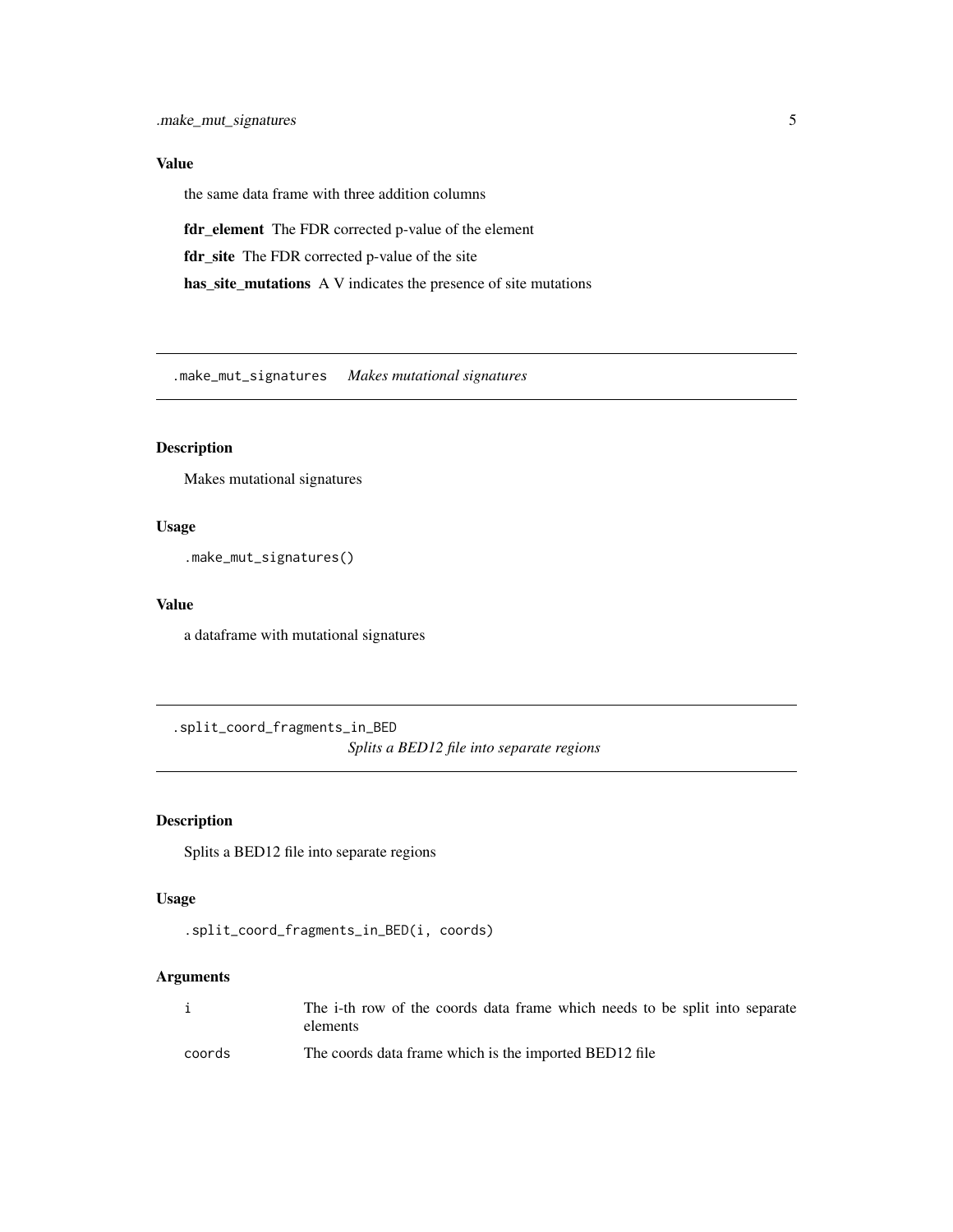<span id="page-5-0"></span>A data frame containing the following columns for a given BED12 identifier

chr autosomal chromosomes as chr1 to chr22 and sex chromosomes as chrX and chrY

start the start position of the element in base 0 coordinates (BED format)

end the end position of the element in base 0 coordinates (BED format)

id the element identifier - if the element contains multiple segments such as exons, each segment should be a separate row with the segment coordinates and the element identifier as id. Elements can be coding or noncoding such as exons of protein coding genes or active enhancers.

ActiveDriverWGS *ActiveDriverWGS is a driver discovery tool for simple somatic mutations in cancer whole genomes*

#### Description

ActiveDriverWGS is a driver discovery tool for simple somatic mutations in cancer whole genomes

#### Usage

```
ActiveDriverWGS(
  mutations,
  elements,
  sites = NULL,
  window\_size = 50000,filter_hyper_MB = 30,
  recovery.dir = NULL,
  mc.core = 1,
  ref_genome = "hg19"
\mathcal{L}
```
## Arguments

| mutations | A data frame containing the following columns: chr, pos1, pos2, ref, alt, patient.                       |
|-----------|----------------------------------------------------------------------------------------------------------|
|           | <b>chr</b> autosomal chromosomes as $chr1$ to $chr22$ and sex chromosomes as $chrX$<br>and chrY          |
|           | <b>pos1</b> the start position of the mutation in base 1 coordinates                                     |
|           | <b>pos2</b> the end position of the mutation in base 1 coordinates                                       |
|           | <b>ref</b> the reference allele as a string containing the bases $A$ , $T$ , $C$ , $G$ or $-\frac{1}{2}$ |
|           | alt the alternate allele as a string containing the bases A, T, C, G or -                                |
|           | <b>patient</b> the patient identifier as a string                                                        |
| elements  | A data frame containing the following columns: chr, start, end, id.                                      |
|           | <b>chr</b> autosomal chromosomes as chr1 to chr22 and sex chromosomes as chrX<br>and chrY                |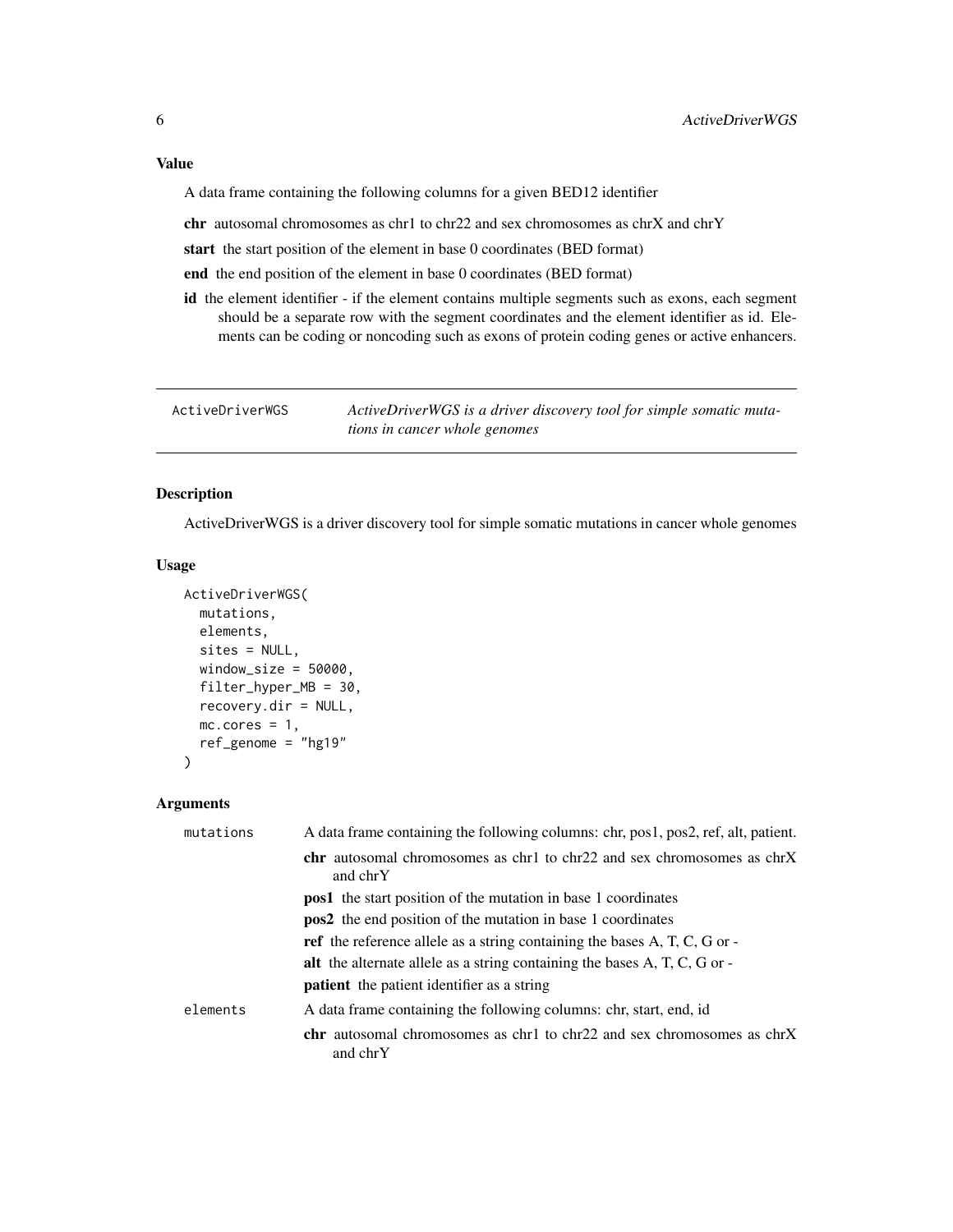|                 | start the start position of the element in base 0 coordinates (BED format)                                                                                                                                                                                                                                                                                                                  |
|-----------------|---------------------------------------------------------------------------------------------------------------------------------------------------------------------------------------------------------------------------------------------------------------------------------------------------------------------------------------------------------------------------------------------|
|                 | end the end position of the element in base 0 coordinates (BED format)                                                                                                                                                                                                                                                                                                                      |
|                 | id the element identifier - if the element contains multiple segments such as<br>exons, each segment should be a separate row with the segment coordinates<br>and the element identifier as id. Elements can be coding or noncoding such<br>as exons of protein coding genes or active enhancers.                                                                                           |
| sites           | A data frame containing the following columns: chr, start, end, id                                                                                                                                                                                                                                                                                                                          |
|                 | <b>chr</b> autosomal chromosomes as $chr1$ to $chr22$ and sex chromosomes as $chrX$<br>and chrY                                                                                                                                                                                                                                                                                             |
|                 | start the start position of the site in base 0 coordinates (BED format)                                                                                                                                                                                                                                                                                                                     |
|                 | end the end position of the site in base 0 coordinates (BED format)                                                                                                                                                                                                                                                                                                                         |
|                 | id the identifier of the element. id's need to match with those listed in the object<br>elements.                                                                                                                                                                                                                                                                                           |
| window_size     | An integer indicating the size of the background window in base pairs that is<br>used to establish the expected mutation rate and respective null model. The<br>default is 50000bps                                                                                                                                                                                                         |
| filter_hyper_MB |                                                                                                                                                                                                                                                                                                                                                                                             |
|                 | Hyper-mutated samples carry many passenger mutations and dilute the signal of<br>true drivers. Samples with a rate greater than filter_hyper_MB mutations per<br>megabase are excluded. The default is 30 mutations per megabase.                                                                                                                                                           |
| recovery.dir    | The directory for storing recovery files. If the directory does not exist, Ac-<br>tiveDriverWGS will create the directory. If the parameter is unspecified, recov-<br>ery files will not be saved. As an ActiveDriverWGS query for large datasets<br>may be computationally heavy, specifying a recovery directory will recover pre-<br>viously computed results if a query is interrupted. |
| mc.cores        | The number of cores which can be used if multiple cores are available. The<br>default is 1.                                                                                                                                                                                                                                                                                                 |
| ref_genome      | The reference genome used on the analysis. The default option is "hg19", other<br>options are "hg38", "mm9" and "mm10".                                                                                                                                                                                                                                                                     |
|                 |                                                                                                                                                                                                                                                                                                                                                                                             |

A data frame containing the results of driver discovery containing the following columns: id, pp\_element, element\_muts\_obs, element\_muts\_exp, element\_enriched, pp\_site, site\_muts\_obs, site\_muts\_exp, site\_enriched, fdr\_element, fdr\_site

id A string identifying the element of interest

pp\_element The p-value of the element

element\_muts\_obs The number of patients with a mutation in the element

element\_muts\_exp The expected number of patients with a mutation in the element with respect to background

element\_enriched A boolean indicating whether the element is enriched in mutations

pp\_site The p-value of the site

site\_muts\_obs The number of patients with a mutation in the site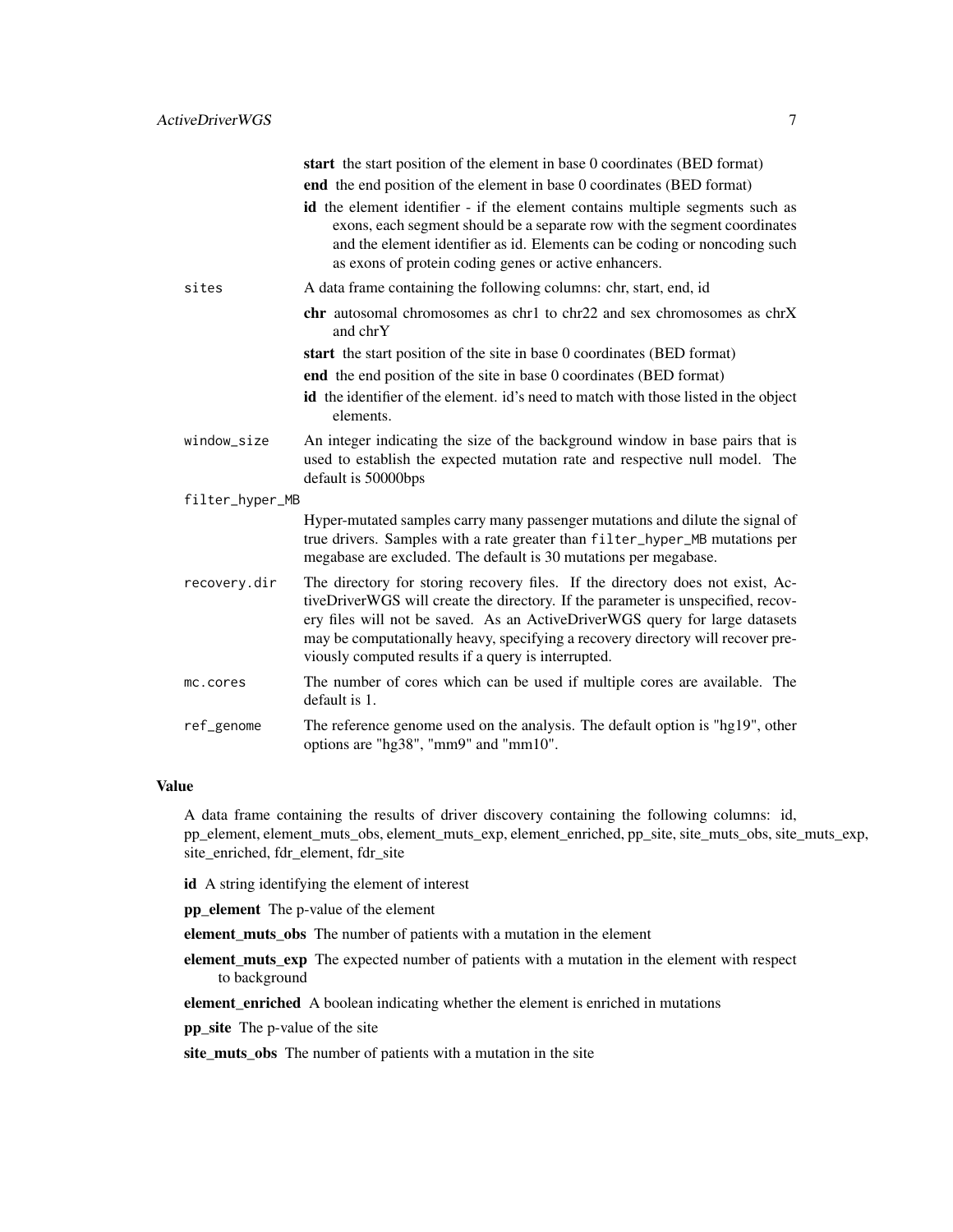<span id="page-7-0"></span>site\_muts\_exp The expected number of patients with a mutation in the site with respect to element site\_enriched A boolean indicating whether the site is enriched in mutations fdr\_element The FDR corrected p-value of the element fdr\_site The FDR corrected p-value of the site has\_site\_mutations A V indicates the presence of site mutations

#### Examples

```
data(cancer_genes)
data(cll_mutations)
some_genes = c("ATM", "MYD88", "NOTCH1", "SF3B1", "XPO1",
"SOCS1", "CNOT3", "DDX3X", "KMT2A", "HIF1A", "APC")
result = ActiveDriverWGS(mutations = cll_mutations,
elements = cancer_genes[cancer_genes$id %in% some_genes,])
```
ADWGS\_test *ADWGS\_test executes the statistical test for ActiveDriverWGS*

#### Description

ADWGS\_test executes the statistical test for ActiveDriverWGS

#### Usage

```
ADWGS_test(
  id,
  gr_element_coords,
  gr_site_coords,
  gr_maf,
  win_size,
  this_genome
\lambda
```
#### Arguments

| id                | A string used to identify the element of interest. id corresponds to an element |  |
|-------------------|---------------------------------------------------------------------------------|--|
|                   | in the id column of the elements file                                           |  |
| gr_element_coords |                                                                                 |  |
|                   | A Genomic Ranges object that describes the elements of interest containing the  |  |
|                   | chromosome, start and end coordinates, and an mools column corresponding to     |  |

id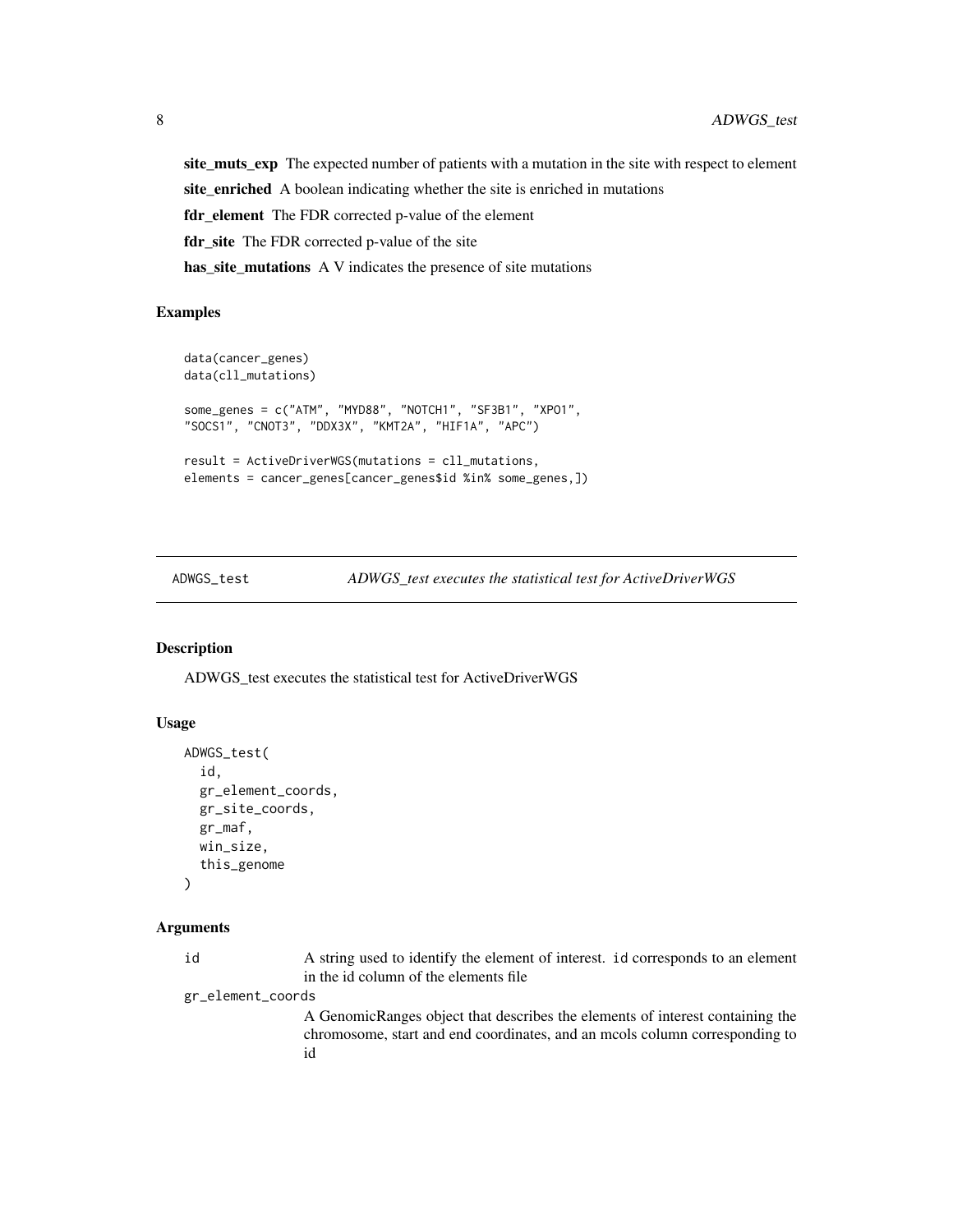|             | gr_site_coords A GenomicRanges object that describes the sites of interest which reside in the<br>elements of interest containing the chromosome, start and end coordinates, and<br>an mools column corresponding to id. Examples of sites include transcription<br>factor binding sites in promoter regions or phosphosites in exons of protein cod-<br>ing genes. An empty GenomicRanges object nullifies the requirement for sites |
|-------------|---------------------------------------------------------------------------------------------------------------------------------------------------------------------------------------------------------------------------------------------------------------------------------------------------------------------------------------------------------------------------------------------------------------------------------------|
|             | to exist.                                                                                                                                                                                                                                                                                                                                                                                                                             |
| gr_maf      | A GenomicRanges object that describes the mutations in the dataset containing<br>the chromosome, start and end coordinates, patient id, and trinucleotide context                                                                                                                                                                                                                                                                     |
| win_size    | An integer indicating the size of the background window in base pairs that is<br>used to establish the expected mutation rate and respective null model. The<br>default is 50000bps                                                                                                                                                                                                                                                   |
| this_genome | The reference genome object of BSgenome, for example BSgenome. Hsapiens. UCSC.hg19:: Hsapiens                                                                                                                                                                                                                                                                                                                                         |

A data frame containing the following columns

id A string identifying the element of interest

pp\_element The p-value of the element

element\_muts\_obs The number of patients with a mutation in the element

element\_muts\_exp The expected number of patients with a mutation in the element with respect to background

element\_enriched A boolean indicating whether the element is enriched in mutations

pp\_site The p-value of the site

site\_muts\_obs The number of patients with a mutation in the site

site\_muts\_exp The expected number of patients with a mutation in the site with respect to element

site\_enriched A boolean indicating whether the site is enriched in mutations

result\_number A numeric indicator denoting the order in which the results were calculated

fdr\_element The FDR corrected p-value of the element

fdr\_site The FDR corrected p-value of the site

has\_site\_mutations A V indicates the presence of site mutations

## Examples

library(GenomicRanges)

```
# Regions
data(cancer_genes)
gr_element_coords = GRanges(seqnames = cancer_genes$chr,
IRanges(start = cancer_genes$start, end = cancer_genes$end),
mcols = cancer_genes$id)
# Sites (NULL)
gr_site_coords = GRanges(c(seqnames=NULL,ranges=NULL,strand=NULL))
```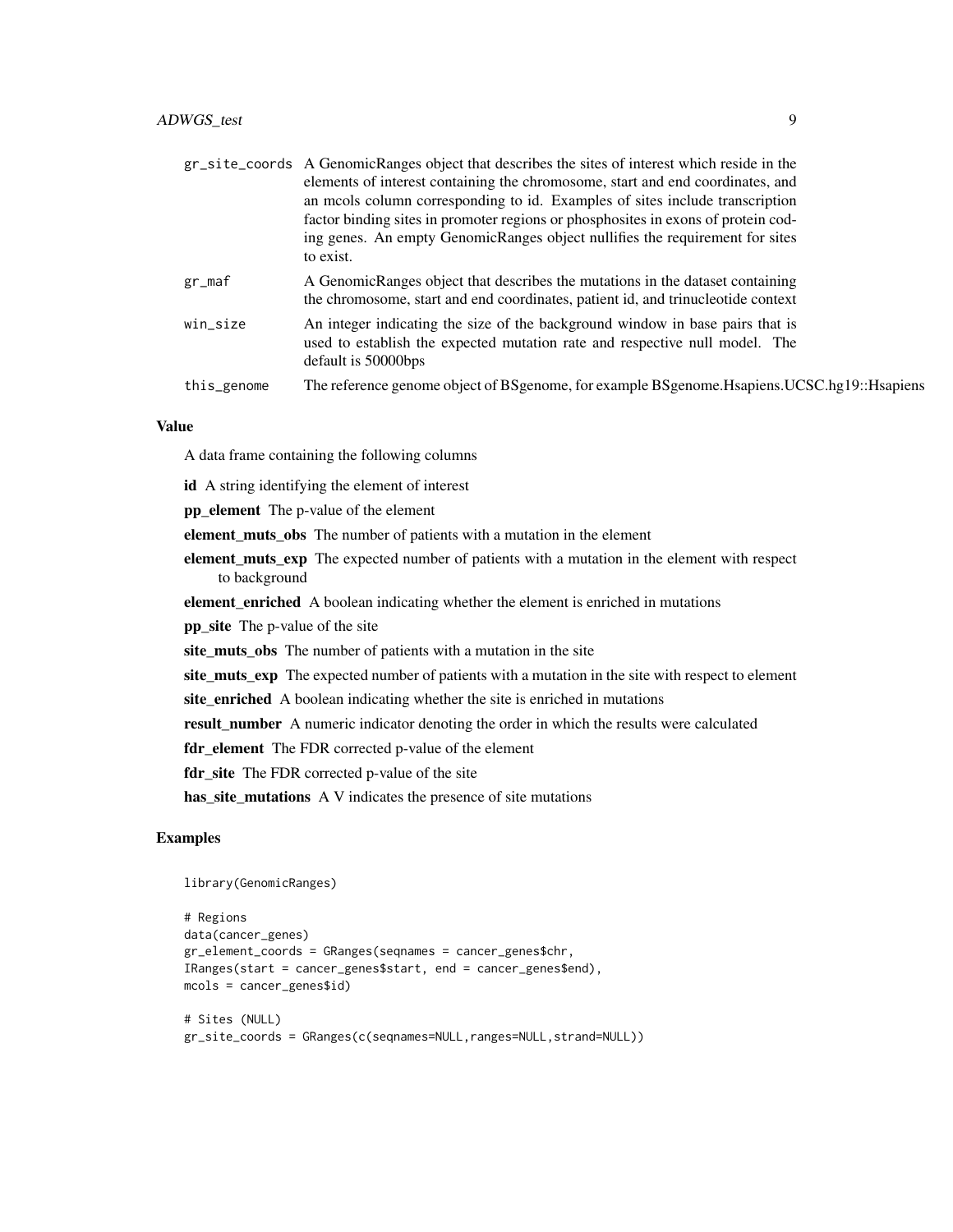```
# Reference genome
this_genome = BSgenome.Hsapiens.UCSC.hg19::Hsapiens
# Mutations
data(cll_mutations)
cll_mutations = format_muts(cll_mutations, this_genome = this_genome)
gr_maf = GRanges(cll_mutations$chr,
IRanges(cll_mutations$pos1, cll_mutations$pos2),
mcols=cll_mutations[,c("patient", "tag")])
# ADWGS_test
id = "ATM"result = ADWGS_test(id, gr_element_coords, gr_site_coords, gr_maf,
win_size = 50000, this_genome = this_genome)
```
cancer\_genes *cancer\_genes*

#### **Description**

protein coding genes from gencode v.19, cancer genes adapted from the Cancer Gene Census (November, 2018). Genes affected solely by amplifications, deletions and translations were removed.

#### Usage

data(cancer\_genes)

#### Format

A data frame containing the following columns: chr, start, end, id

chr autosomal chromosomes as chr1 to chr22 and sex chromosomes as chrX and chrY

start the start position of the element in base 0 coordinates (BED format)

end the end position of the element in base 0 coordinates (BED format)

id the element identifier - if the element contains multiple segments such as exons, each segment should be a separate row with the segment coordinates and the element identifier as id. Elements can be coding or noncoding such as exons of protein coding genes or active enhancers.

#### Source

#### **[GENCODE](https://www.gencodegenes.org/human/release_19.html)**

#### References

Harrow, Jennifer, et al. "GENCODE: the reference human genome annotation for The ENCODE Project." Genome research 22.9 (2012): 1760-1774. [\(PubMed\)](https://pubmed.ncbi.nlm.nih.gov/22955987/)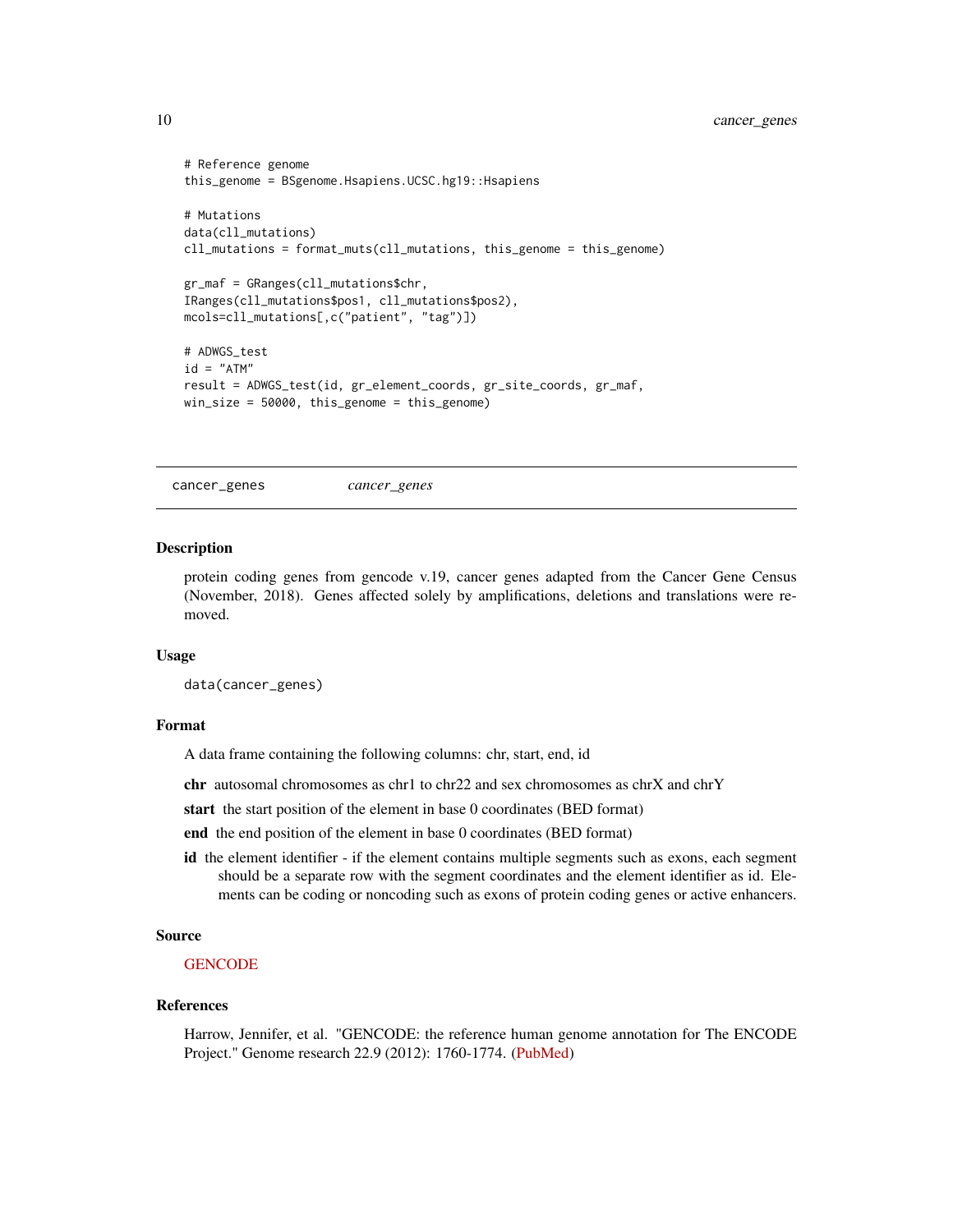<span id="page-10-0"></span>cancer\_gene\_sites 11

#### Examples

```
data(cancer_genes)
```

```
data(cll_mutations)
ActiveDriverWGS(mutations = cll_mutations, elements = cancer_genes)
```
cancer\_gene\_sites *post-translational modification sites found in cancer genes*

#### Description

post-translational modification sites found in cancer genes

#### Usage

```
data(cancer_gene_sites)
```
#### Format

A data frame containing the following columns: chr, start, end, id

chr autosomal chromosomes as chr1 to chr22 and sex chromosomes as chrX and chrY

start the start position of the site in base 0 coordinates (BED format)

end the end position of the site in base 0 coordinates (BED format)

id the site identifier - each site should contain only 1 segment and a unique id. If ids are duplicated, each segment of the site will be treated as an individual site. Sites can be coding or noncoding such as phosphosites of protein coding genes in genomic coordinates or transcription factor binding sites of active enhancers.

#### Source

[PubMed](https://pubmed.ncbi.nlm.nih.gov/29126202/)

#### References

Wadi, Lina, et al. "ActiveDriverDB: human disease mutations and genome variation in posttranslational modification sites of proteins." Nucleic Acids Res. (2018): Jan 4;46(D1):D901-D910. [\(PubMed\)](https://pubmed.ncbi.nlm.nih.gov/29126202/)

```
data(cancer_gene_sites)
```

```
data(cll_mutations)
data(cancer_genes)
ActiveDriverWGS(mutations = cll_mutations, elements = cancer_genes, sites = cancer_gene_sites)
```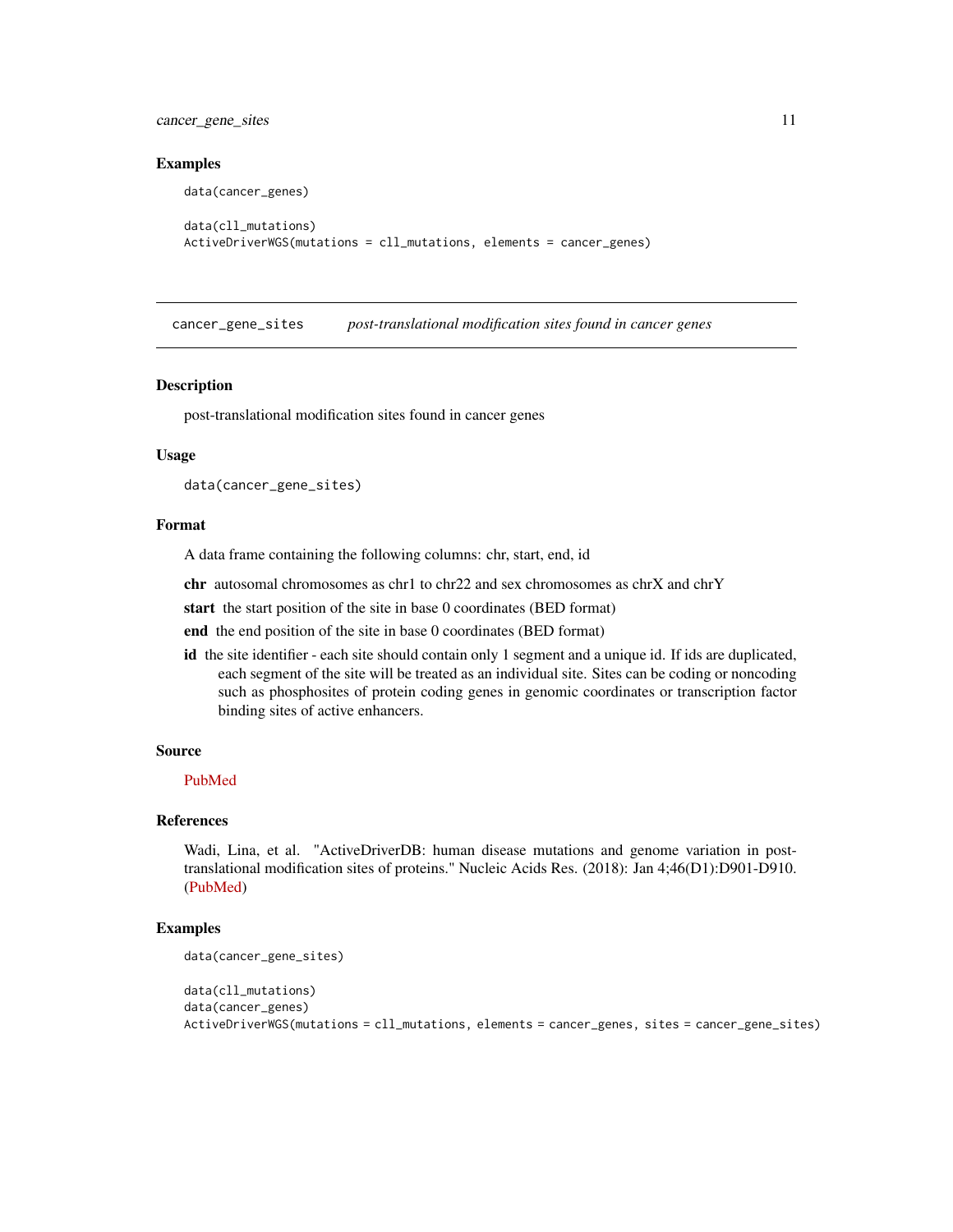#### <span id="page-11-0"></span>Description

CLL whole genome simple somatic mutations from Alexandrov et, 2013

#### Usage

```
data(cll_mutations)
```
## Format

A data frame containing the following columns: chr, pos1, pos2, ref, alt, patient.

chr autosomal chromosomes as chr1 to chr22 and sex chromosomes as chrX and chrY

pos1 the start position of the mutation in base 1 coordinates

pos2 the end position of the mutation in base 1 coordinates

ref the reference allele as a string containing the bases A, T, C or G

alt the alternate allele as a string containing the bases A, T, C or G

patient the patient identifier as a string

#### Source

#### [Publication](https://www.nature.com/articles/nature12477)

## References

Alexandrov, Ludmil B., et al. "Signatures of mutational processes in human cancer." Nature 500.7463 (2013): 415. [\(PubMed\)](https://pubmed.ncbi.nlm.nih.gov/23945592/)

```
data(cll_mutations)
```

```
data(cancer_genes)
ActiveDriverWGS(mutations = cll_mutations, elements = cancer_genes)
```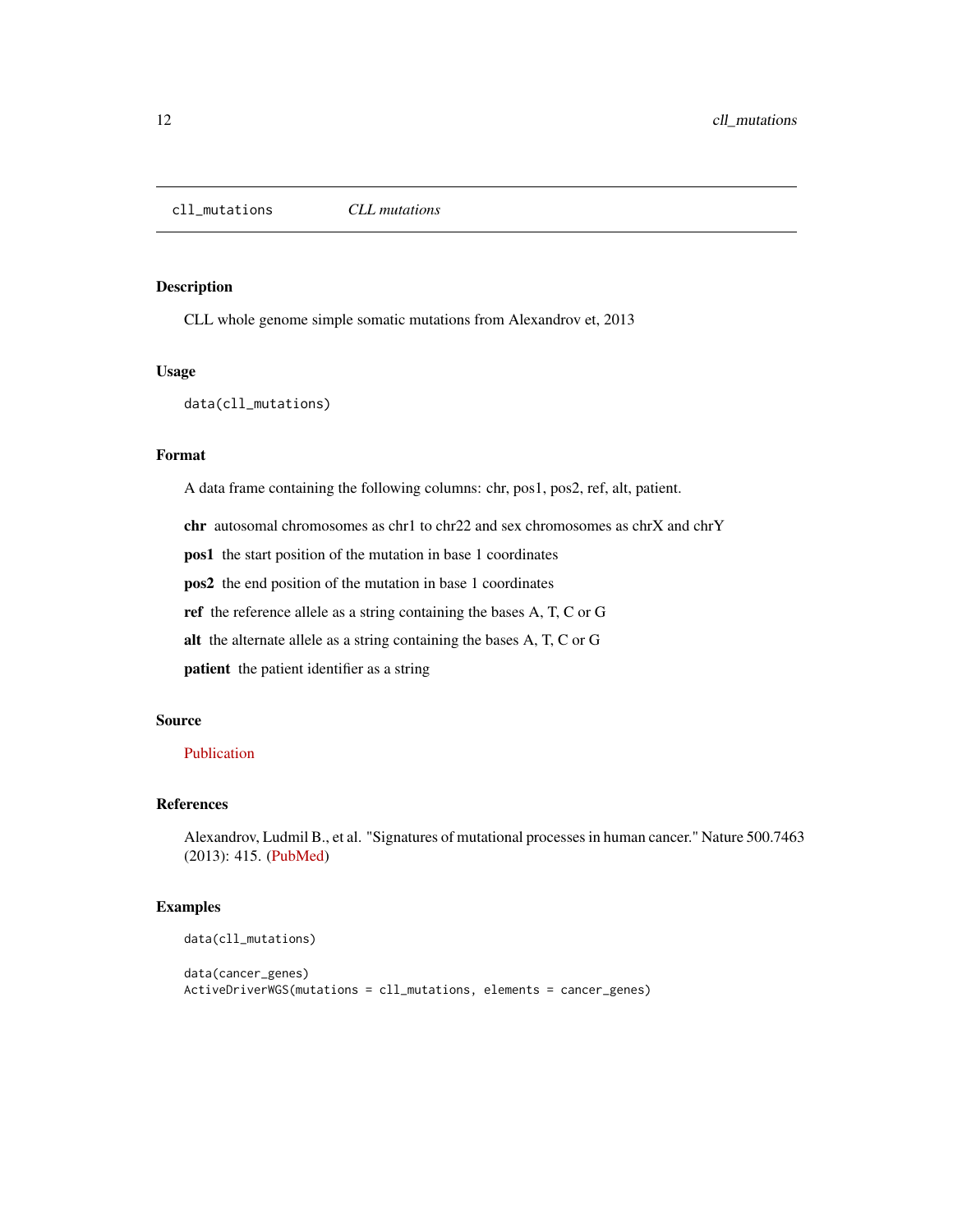<span id="page-12-0"></span>

## Description

This function filters hypermutated samples and returns the formatted mutations with the appropriate trinucleotide context

#### Usage

```
format_muts(mutations, this_genome, filter_hyper_MB = NA)
```
#### Arguments

| mutations       | A data frame with the following columns: chr, pos1, pos2, ref, alt, patient                                                                        |
|-----------------|----------------------------------------------------------------------------------------------------------------------------------------------------|
|                 | <b>chr</b> autosomal chromosomes as chr1 to chr22 and sex chromosomes as chrX<br>and chrY                                                          |
|                 | <b>pos1</b> the start position of the mutation in base 1 coordinates                                                                               |
|                 | <b>pos2</b> the end position of the mutation in base 1 coordinates                                                                                 |
|                 | <b>ref</b> the reference allele as a string containing the bases A, T, C or G                                                                      |
|                 | alt the alternate allele as a string containing the bases A, T, C or G                                                                             |
|                 | <b>patient</b> the patient identifier as a string                                                                                                  |
| this_genome     | The reference genome object of BS genome                                                                                                           |
| filter_hyper_MB |                                                                                                                                                    |
|                 | The number of mutations per megabase for which a sample is considered hyper-<br>mutated. Hypermutated samples will be removed in further analyses. |

#### Value

a data frame called mutations which has been formatted with an extra column for trinucleotide context

```
data(cll_mutations)
this_genome = BSgenome.Hsapiens.UCSC.hg19::Hsapiens
formatted_mutations = format_muts(cll_mutations[1:10,],
filter_hyper_MB = 30, this_genome = this_genome)
```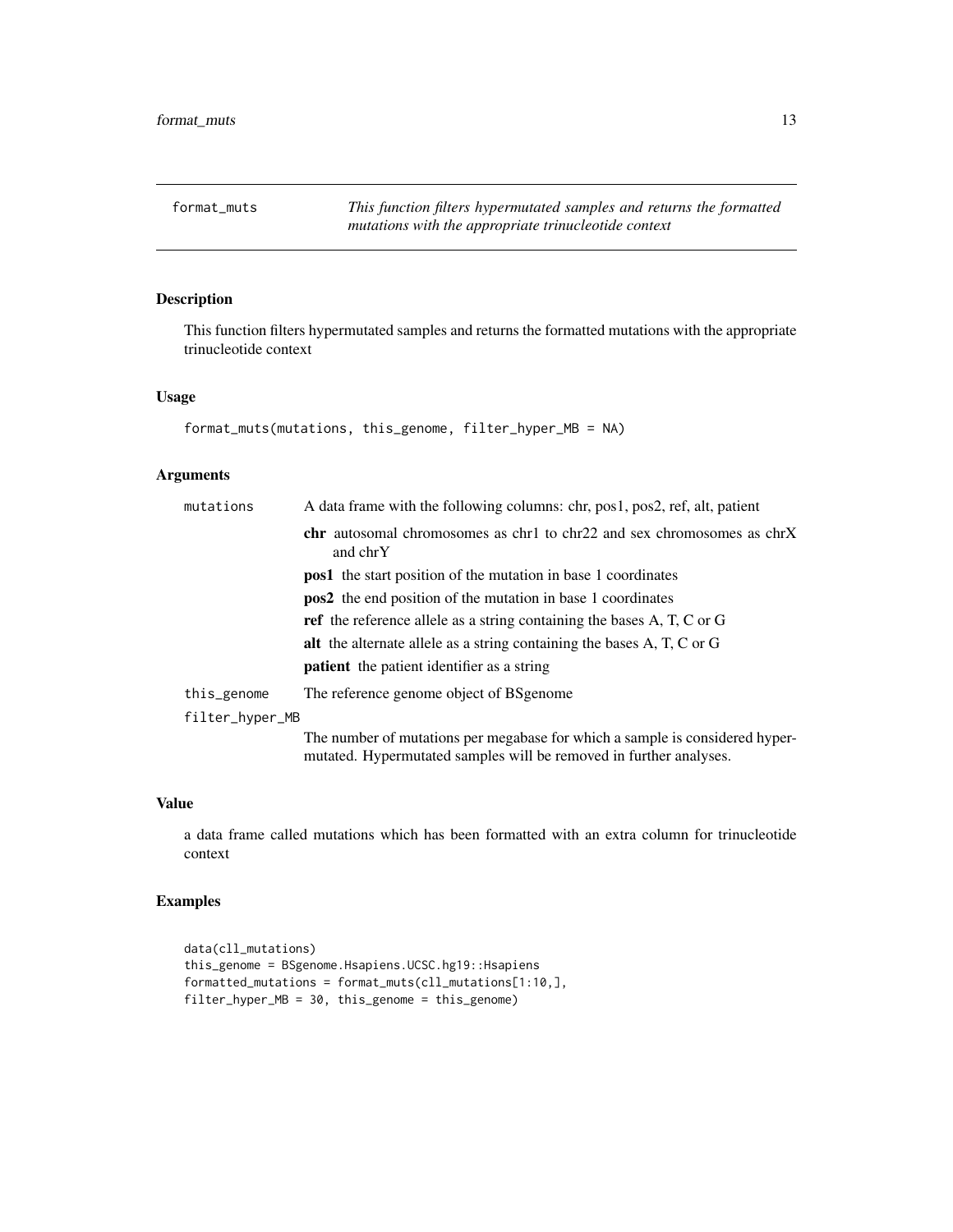<span id="page-13-0"></span>prepare\_elements\_from\_BED12

*Prepares element coords from a BED12 file*

#### Description

Prepares element coords from a BED12 file

#### Usage

```
prepare_elements_from_BED12(fname)
```
#### Arguments

fname The file name of a BED12 file containing the desired elements. For further documentation on the BED12 format, refer to the UCSC website.

#### Value

A data frame containing the following columns to be used as the input element coords to ActiveDriverWGS

chr autosomal chromosomes as chr1 to chr22 and sex chromosomes as chrX and chrY

start the start position of the element in base 0 coordinates (BED format)

end the end position of the element in base 0 coordinates (BED format)

id the element identifier - if the element contains multiple segments such as exons, each segment should be a separate row with the segment coordinates and the element identifier as id. Elements can be coding or noncoding such as exons of protein coding genes or active enhancers.

#### Examples

```
elements = prepare_elements_from_BED12(system.file("extdata",
"chr17.coding_regions.bed",
package = "ActiveDriverWGS",
mustWork = TRUE))
```
prepare\_elements\_from\_BED4

*Prepares element coords from a BED4 file*

#### Description

Prepares element coords from a BED4 file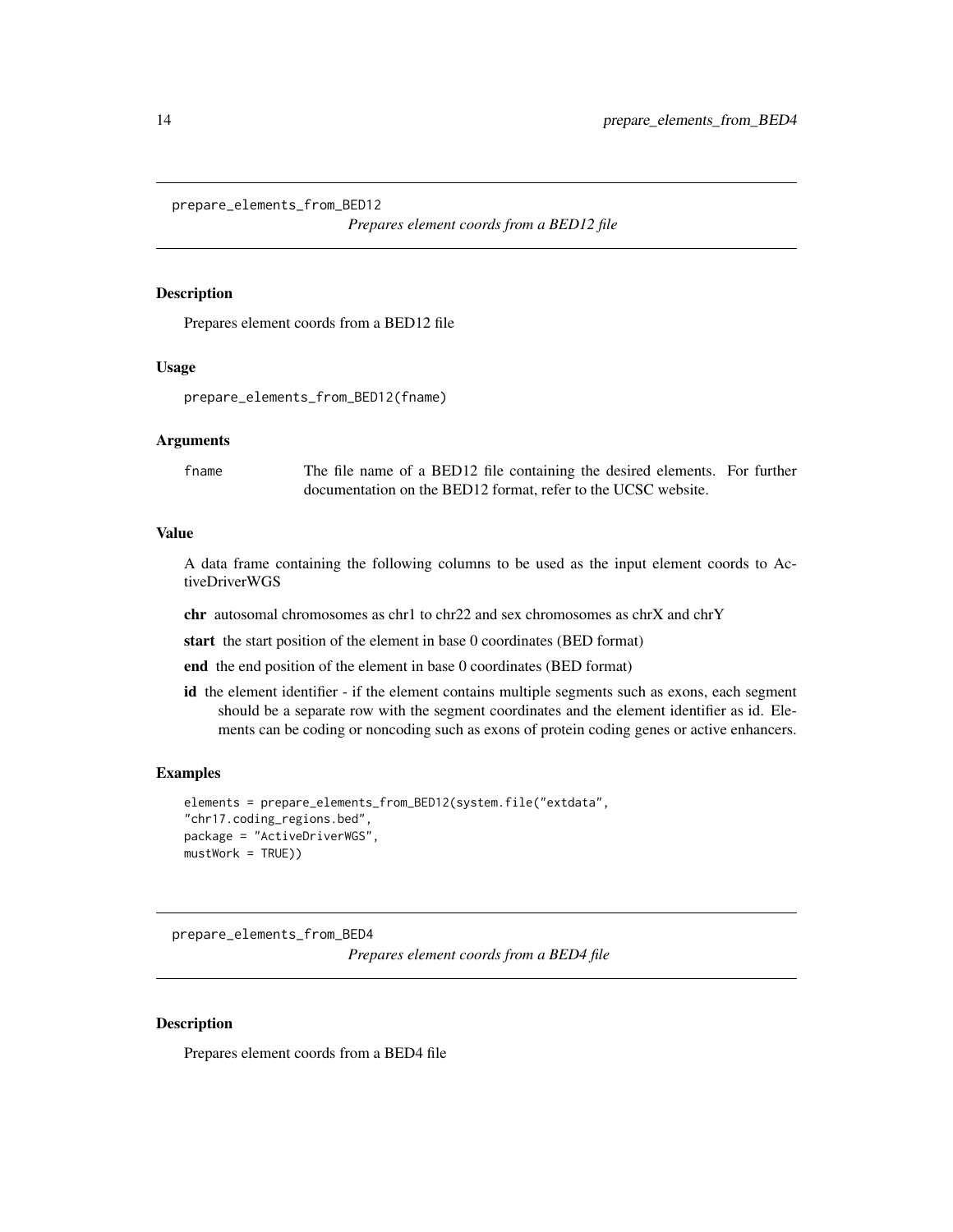#### Usage

prepare\_elements\_from\_BED4(fname)

#### Arguments

fname The file name of a BED4 file containing the desired elements. For further documentation on the BED4 format, refer to the UCSC website.

### Value

A data frame containing the following columns to be used as the input element coords to ActiveDriverWGS

chr autosomal chromosomes as chr1 to chr22 and sex chromosomes as chrX and chrY

start the start position of the element in base 0 coordinates (BED format)

end the end position of the element in base 0 coordinates (BED format)

id the element identifier - if the element contains multiple segments such as exons, each segment should be a separate row with the segment coordinates and the element identifier as id. Elements can be coding or noncoding such as exons of protein coding genes or active enhancers.

```
elements = prepare_elements_from_BED4(system.file("extdata",
"mini.ptm.bed",
package = "ActiveDriverWGS",
mustWork = TRUE))
```